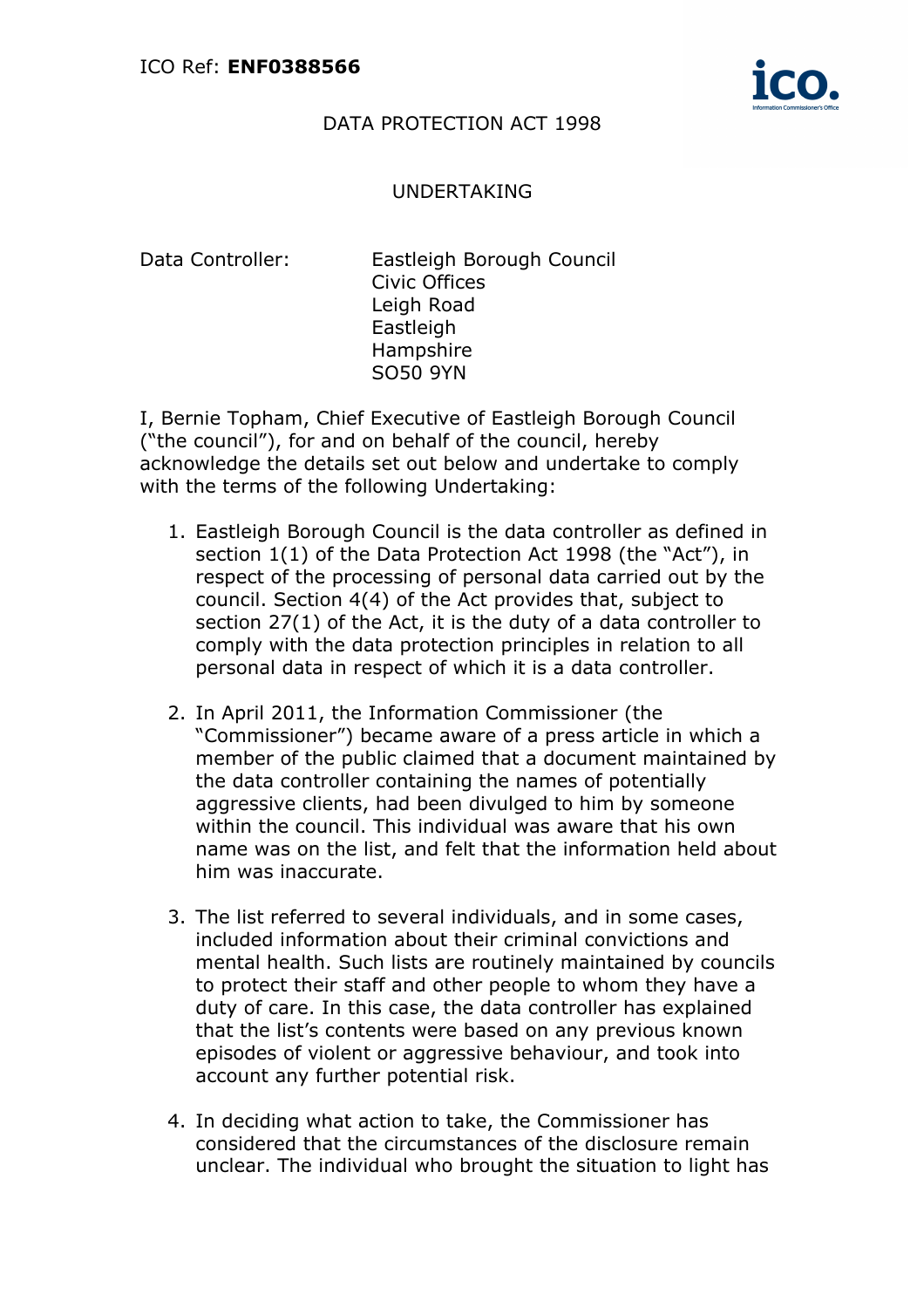

declined to comment on who within the council gave him the information, whether he received a full or partial copy of the list, or how the details were passed onto him. Therefore, it has not been possible to determine with certainty whether the list was indeed released by someone within the council.

- 5. However, the Commissioner's investigations into the matter revealed several general shortcomings surrounding the data controller's maintenance and monitoring of the list, along with associated security and access arrangements. It was also acknowledged that the list contained excessive information for its purpose. The Commissioner has since received assurances that the list's format and contents have been reviewed, and that it is now held securely with highly restricted access.
- 6. The Commissioner has considered the data controller's compliance with the provisions of the Act in the light of this matter. The relevant provisions of the Act are the Third and Seventh Data Protection Principles. These Principles are set out in Schedule 1 Part I to the Act. The Commissioner has also considered the fact that some of the data potentially compromised in this incident included "sensitive personal data" as defined under section 2 of the Act.
- 7. Following consideration of the remedial action that has been taken by the data controller, it is agreed that in consideration of the Commissioner not exercising his powers to serve an Enforcement Notice under section 40 of the Act, the data controller undertakes as follows:

The data controller shall, as from the date of this Undertaking and for so long as similar standards are required by the Act or other successor legislation, ensure that personal data are processed in accordance with the Third and Seventh Data Protection Principles in Part I of Schedule 1 to the Act, and in particular that:

- 1. The list in question is regularly reassessed, and a review date added against all entries to ensure its contents are up to date;
- 2. All current and future individuals on the list are informed in writing of their inclusion, unless the data controller can clearly justify why doing so would present a further substantial risk;
- 3. The "notes" section of the list is minimised, with further details held in a separate secure location and only accessible on a strict need to know basis;